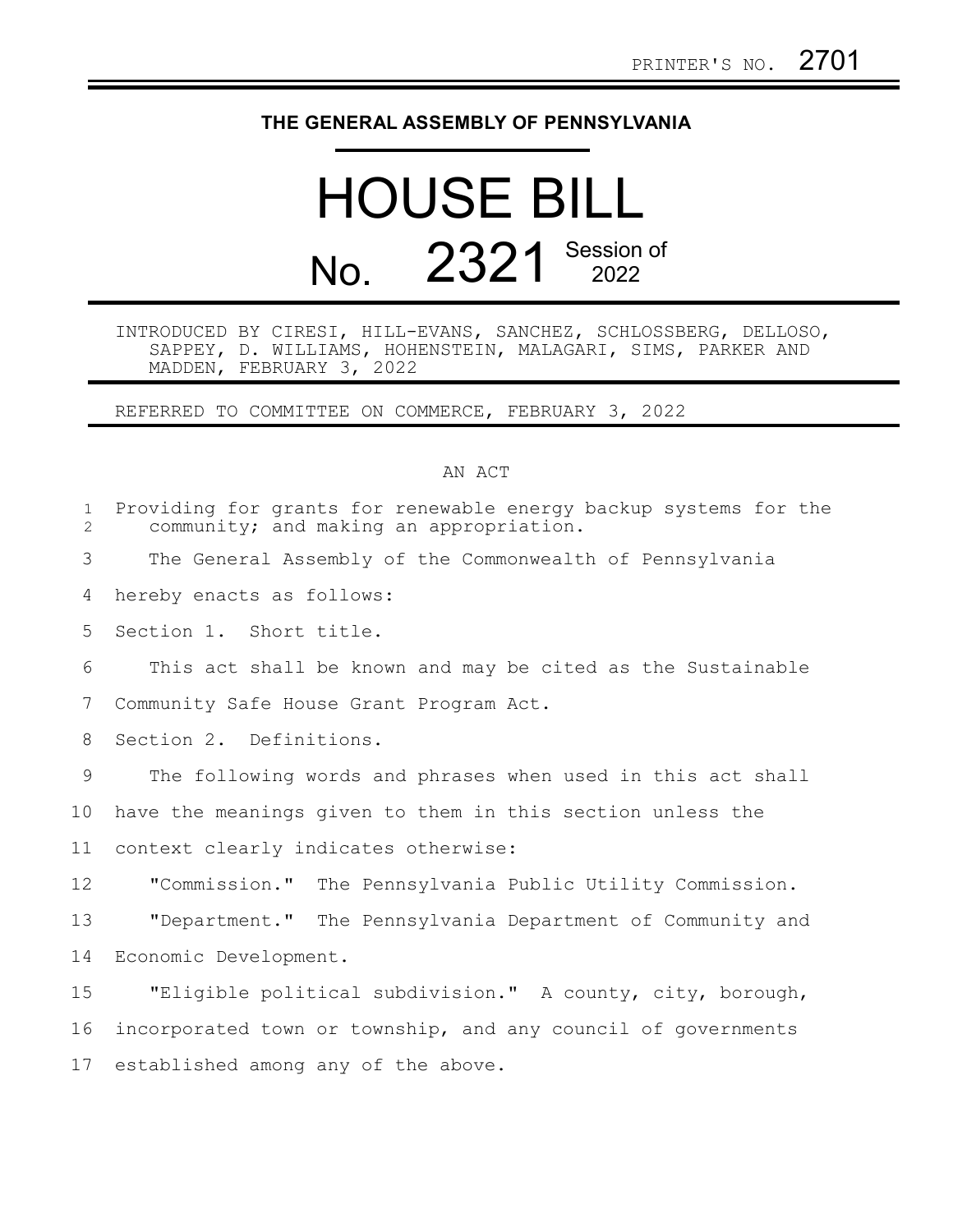"Fund." The State Sustainable Energy Fund established under section 4(a). 1 2

"Program." The Sustainable Community Safe House Grant Program established under section 3(a). 3 4

Section 3. Sustainable Community Safe House Grant Program. 5

(a) Establishment.--The program is established within the commission for the purpose of providing grants under this act. 6 7

(b) Grants.--The commission shall award grants to eligible political subdivisions for the purpose of creating and maintaining renewable energy backup systems for the community. A grant awarded under this act may not exceed \$250,000. 8 9 10 11

Section 4. State Sustainable Energy Fund. 12

(a) Establishment.--The fund is established as a special fund within the State Treasury. Money in the fund shall be used for the purpose of this act. 13 14 15

(b) Appropriation.--All money in the fund is appropriated to the commission on a continuing basis to award grants under this act. 16 17 18

(c) Transfer.--The sum of \$100,000,000 shall be transferred from the General Fund to the fund. 19 20

Section 5. Administration. 21

(a) Guidelines.--The department shall promulgate guidelines for the implementation and administration of this act. 22 23

(b) Application.--An application for a grant under this act shall be submitted by an eligible political subdivision in the form and manner as prescribed by the commission, which shall contain, at a minimum, the following information: 24 25 26 27

(1) The name and contact information of the applicant. (2) The address of the proposed sustainable community safe house, and its current use, if applicable. 28 29 30

20220HB2321PN2701 - 2 -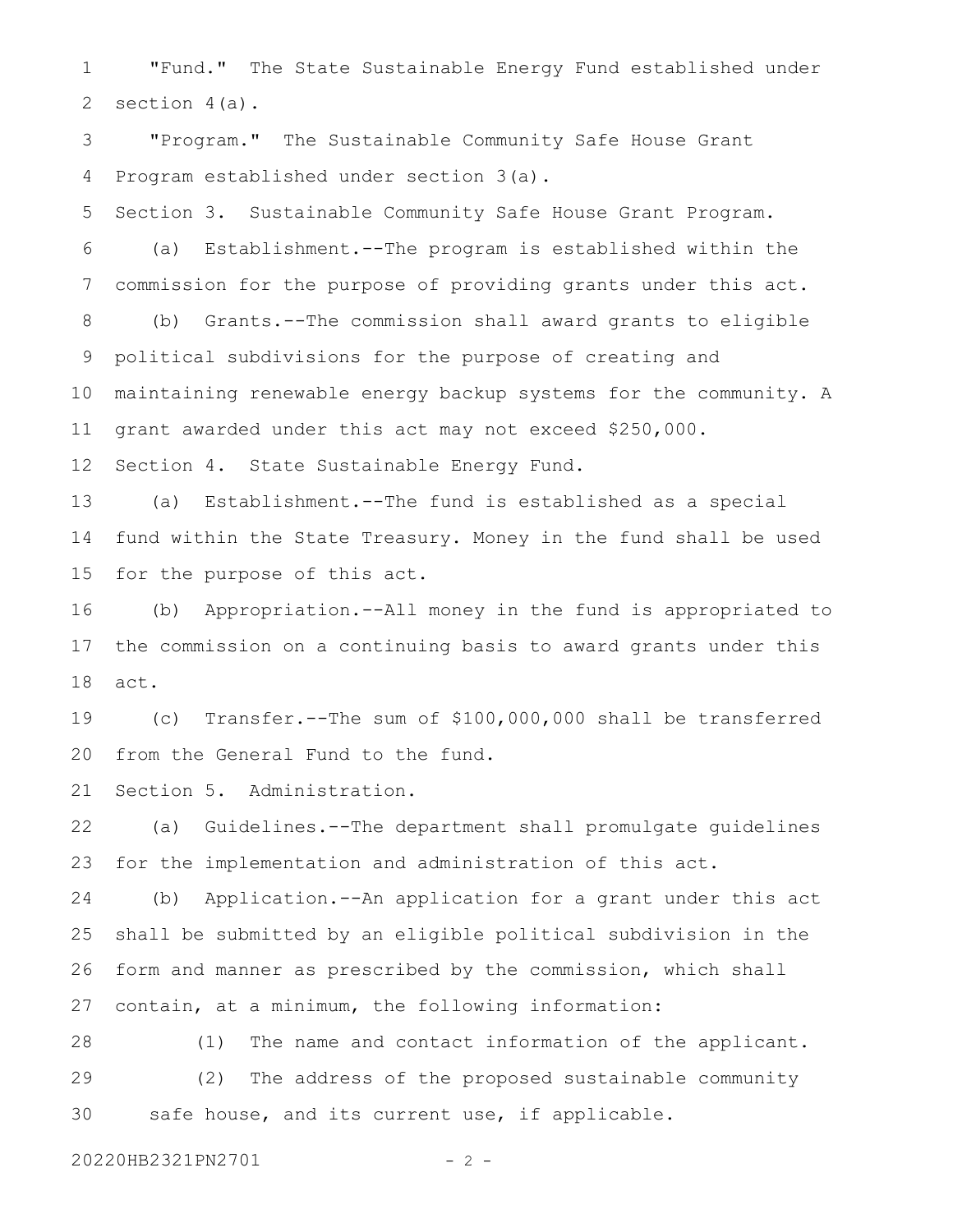1

(3) The amount of grant money requested.

2

(4) The proposed use for the grant money requested.

(5) A description of the proposed sustainable energy generation and storage plan. 3 4

5

(6) A description of how this supports the community.

(7) Any other information that the commission deems necessary and appropriate. 6 7

(c) Public notice.--The commission shall provide information regarding the availability and award of grant money on the commission's publicly accessible Internet website. 8 9 10

Section 6. Awarding of grants. 11

(a) Determination.--Within 20 days of the submission of an application for a grant under section 5(b), the commission shall determine: 12 13 14

(1) whether to disapprove, in total or in part, or approve the application; and 15 16

(2) if approved, the amount of the grant award. 17

(b) Considerations.--In awarding grant money to an eligible political subdivision, the commission shall consider the following: 18 19 20

(1) Geographic and demographic diversity of the political subdivision applying for the grant money. 21 22

(2) How the community and other individuals within the eligible political subdivision would be served through the awarding of the grant to the eligible political subdivision. (c) Notice.--The following shall apply: 23 24 25 26

(1) The commission shall provide written notice to the eligible political subdivision of the approval or disapproval of an application submitted under section 5(b). 27 28 29

(2) If the application is approved, the notice of the 20220HB2321PN2701 - 3 -30